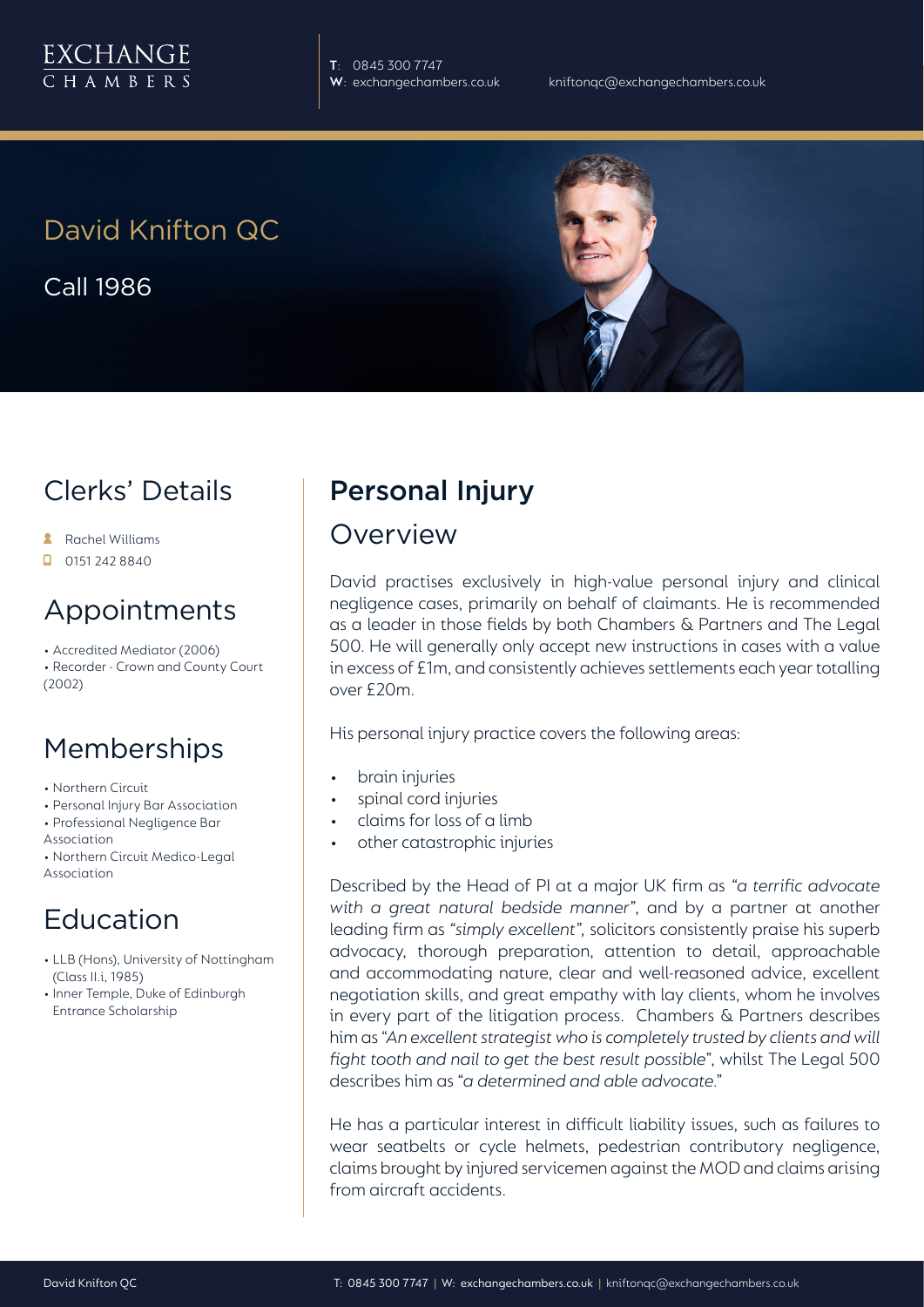An acknowledged expert on the application of the Ogden Tables, he has extensive experience of drafting complex Schedules of Loss in high-value claims, and invariably produces a spreadsheet indicating settlement parameters for any joint settlement meeting, providing the client with clear advice to enable them to make difficult decisions. His experience and proven track record in negotiations consistently leads to outstanding results.

## Beyond the Bar

David is married with 4 children, 3 of whom have autism spectrum disorders. He was responsible for setting up a pro bono alliance between Exchange Chambers and the National Autistic Society to provide advice and representation in the field of special educational needs. This alliance has provided invaluable assistance to parents struggling to secure appropriate education to meet their children's needs. Away from work, he is a keen musician, singing in a choir and occasionally playing guitar and keyboards in a band. He enjoys cycling, and was a member of the Chambers' team which raised nearly £30,000 following a trans-Pennine charity ride.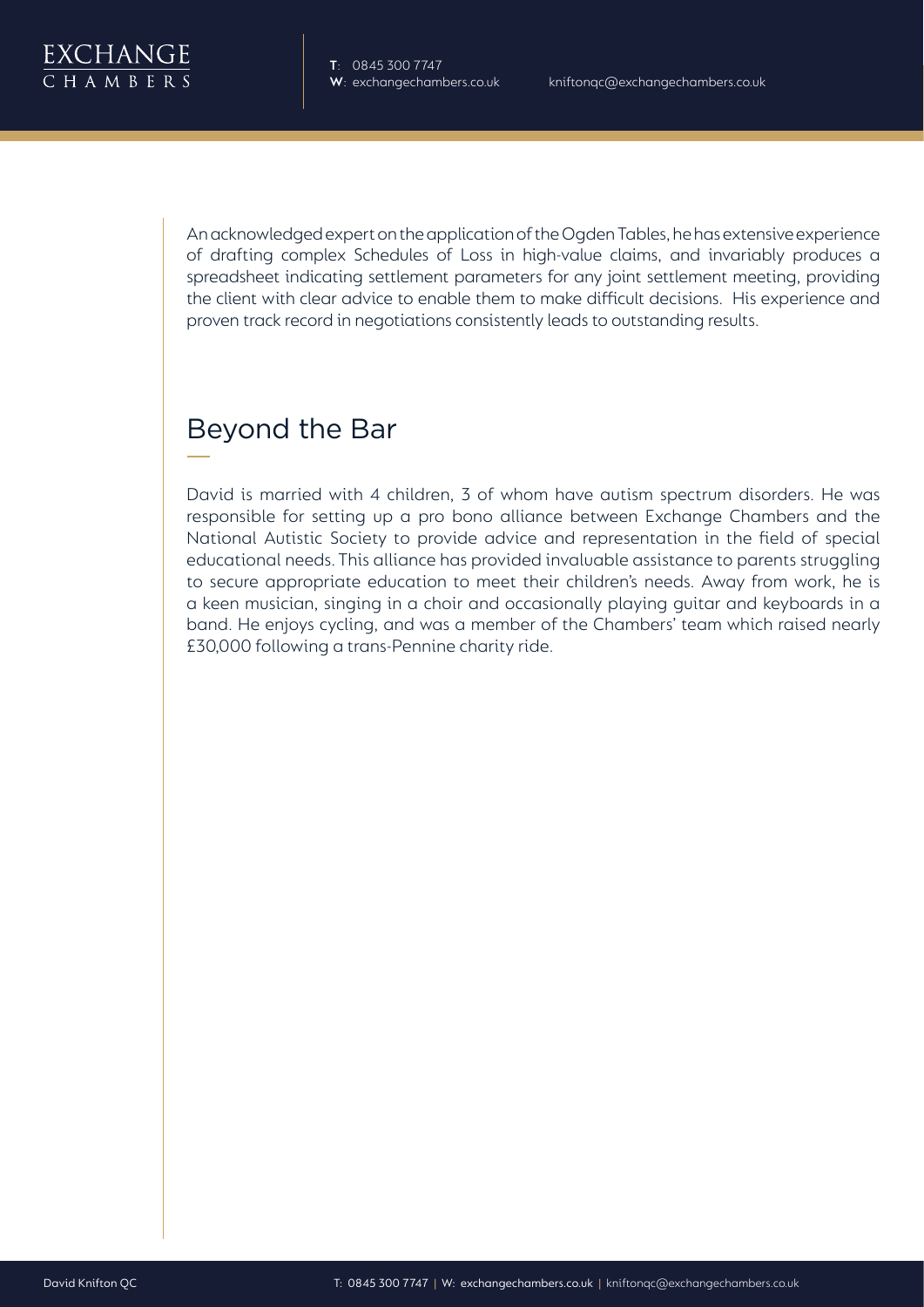## Recommendations

"He is technically excellent, and his attention to detail is second to none." "He is extremely effective and very energetic. He is clear with clients, caring and very responsive."

"Forensic, accessible, innovative and great with clients." "He is able to distil complex clinical negligence cases down to the key issues, and his advice is well prepared, well structured and well delivered."

#### **Chambers and Partners 2022**

"Talented silk who specialises in acting for claimants who have suffered catastrophic brain and spinal injuries and amputations, notably those with complicating factors such as disputed liability and contributory negligence. He is skilled at preparing schedules of loss." "His attention to detail and client care skills are excellent." "He is very organised and communicative." "He conducts his cases with skill and has excellent judgement."

"An excellent strategist who is completely trusted by clients and will fight tooth and nail to get the best result possible. He is bright, sharp and has excellent attention to detail." "He is very approachable and good at explaining difficult issues to clients."

### **Chambers and Partners 2021**

"He's a good negotiator and is very thorough." "He's always well prepared and has very good attention to detail."

#### **Chambers and Partners 2020**

"He is able to deal with huge amounts of detail and quantum elements very quickly. He is organised in his approach and in conferences he will provide a detailed plan, which clients appreciate."

#### **Chambers and Partners 2019**

"Technically excellent. He takes a pragmatic approach to cases and is very approachable." "He has a keen eye for detail and gets excellent results. Clients like him." **Chambers and Partners 2018**

"Just supreme in his technical ability, though his best asset is the way he can take something that appears indecipherable and break it down into manageable terms, not only for the solicitor but for the client." "He takes no nonsense and gets the job done. Meticulous in his preparation and strong in negotiation, he is a calm but strong and reassuring presence."

#### **Chambers and Partners 2017**

"A highly-experienced senior junior who acts primarily for claimants on cases involving serious injuries, with notable expertise in military claims... He is meticulous in his approach. He's calm and patient with clients, with a reassuring and confident demeanour. He is efficient, accessible and approachable. He has excellent technical skills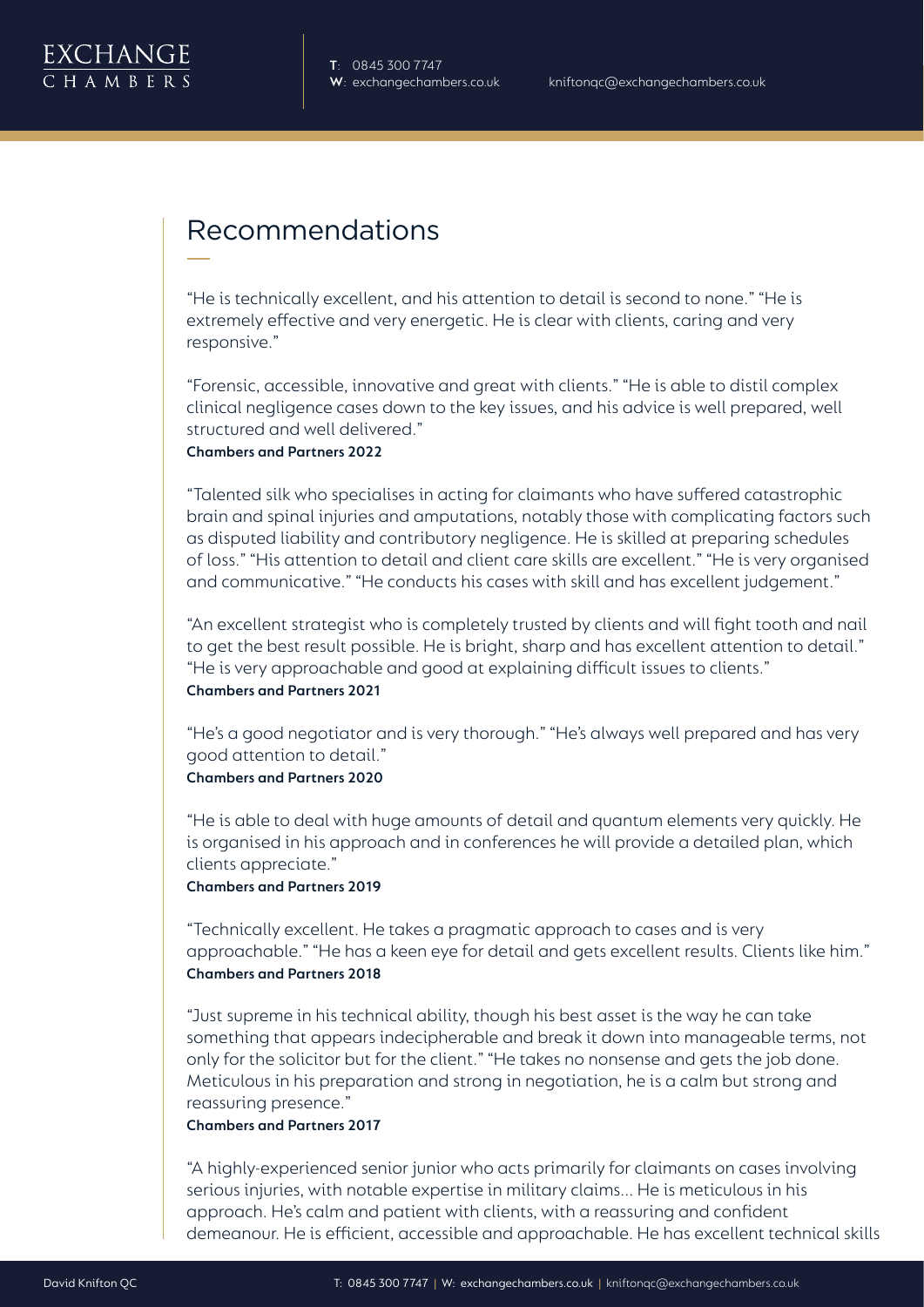

together with a superb manner with clients." **Chambers and Partners 2016**

"Focuses in particular on claimant work, with notable skills in dealing with matters involving brain, spinal injury and military claims. Interviewees particularly praise his excellent client skills." "He is fiercely intelligent whilst also being tactically brilliant." "He is very practical, and has a very nice manner with clients and opponents." **Chambers and Partners 2015**

"An excellent communicator and fantastic technician, with a lovely rapport with the most seriously injured clients."

"Chris has skills well beyond his call and manages to build meaningful and valued relationships with those who instruct him as well as his lay clients. He is uber-efficient and distils even the most complex cases to the crucial, case deciding core issues." **The Legal 500 2022**

"David has great technical knowledge and a keen forensic eye for detail, and his experience sitting as a Judge, places him in an excellent position to advise on the likely approach of the court. David has a relaxed and calm manner which is particularly helpful with claimants. David has always been very accessible which is crucial in litigation, available to provide fast advice and guidance on situations that may arise."

"David is calm, patient with families who have seen the worst things happen to them, and a determined and able advocate. He will fight difficult cases and is able to quickly determine the right approach on any case. He is not shy of taking on the most difficult cases and successfully navigates them."

#### **The Legal 500 2021**

"A true claimant specialist who is determined to fight for clients." **The Legal 500 2020**

"He argues his points with a steely charm." **The Legal 500 2018/19**

"Thorough, quick and tactically astute." **The Legal 500 2017**

"He has a fantastic eye for detail, and is always calm and rational under pressure." **The Legal 500 2016**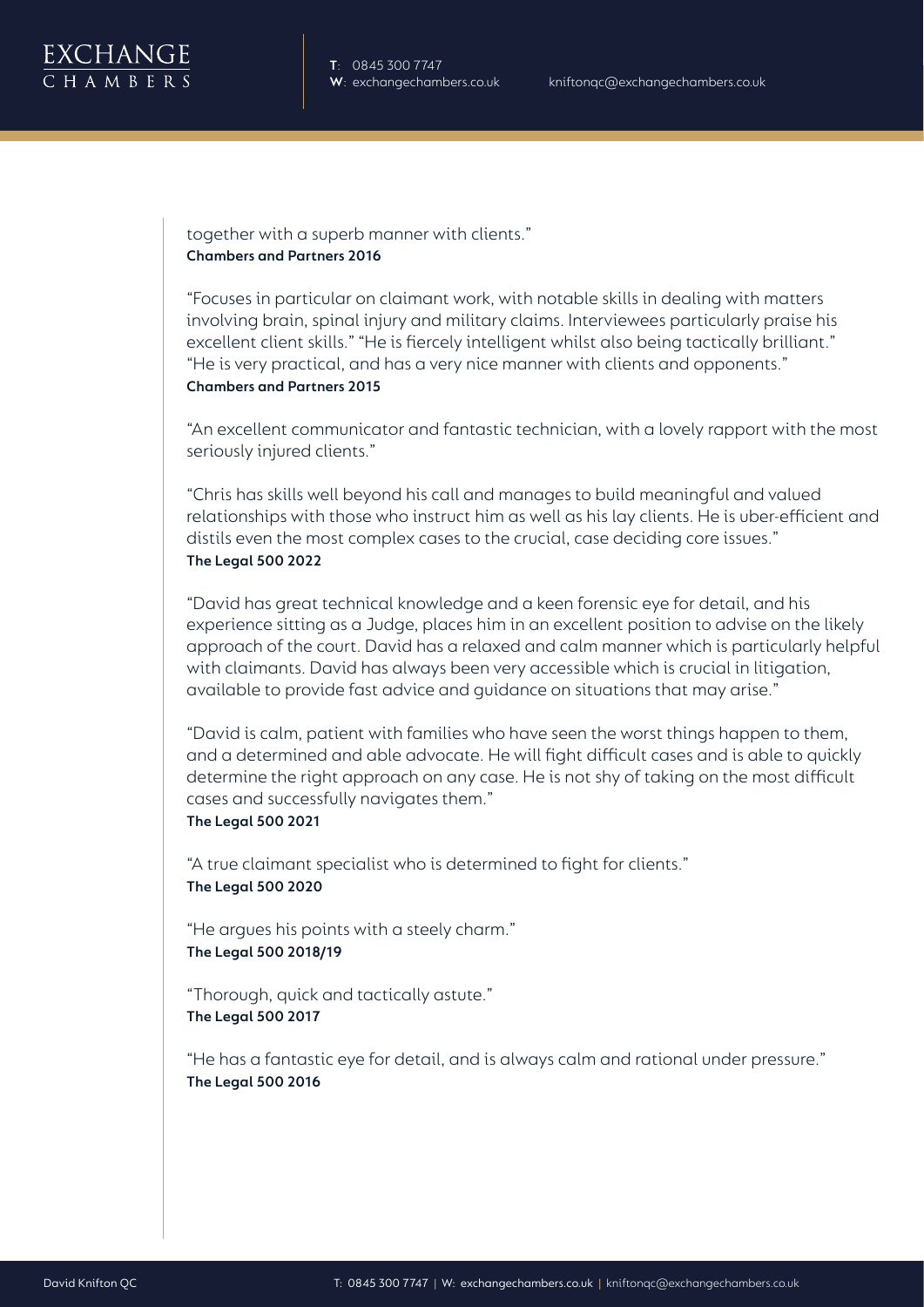

## Cases

**MIB v Lewis (2019):** Landmark ruling, in which the CA upheld a judgment that the MIB was directly liable under the EU Motor Insurance Directives for catastrophic spinal cord injuries caused by the use of an uninsured vehicle on private land. Although the injuries did not arise out of the use of the vehicle on a "road or other public place", and hence fell outside the scope of the compulsory insurance requirements under Part VI of the Road Traffic Act 1988 and of the MIB's liability under the Uninsured Drivers' Agreement, the MIB was held liable under the Directives as an emanation of the state. Permission to appeal or to refer the case to the CJEU was refused by the Supreme Court.

**O'Malley v Powertherm (2009):** A claim for catastrophic brain injury and resultant quadriparesis sustained by a 28 year-old man who fell from scaffolding at work, which was settled at a global value in excess of £8.2m.

**Borowski v Sands & MIB (2009):** Believed to be the highest ever award against the MIB at that time, this was a catastrophic brain and spinal injury claim, brought by a passenger who was not wearing a seatbelt, which settled (after a 20% deduction for contributory negligence) at a global value of £8.125m.

**Pearson v Mohammed (2015):** A tetraplegia claim for a taxi passenger, who was not wearing a seatbelt, where a settlement (after a preliminary trial resulting in a 25% deduction for contributory negligence) with a global value of £7.31m was negotiated.

**M v MOD (2018):** A claim for severe brain injuries suffered by a Navy pilot who fell from the deck of an aircraft carrier, in which David negotiated a total award valued at over £7.1m.

**MW v Hussain (2017):** Catastrophic brain injury suffered by a blind member of the traveller community deliberately run down by a car, in which David's collaborative approach led to a settlement worth over £7.16m, including provision for a farmhouse with space for visitors' caravans.

**Carver v Bingham (2014):** Damages totalling £6.85m recovered for severe brain injury sustained by a pedestrian in a hit and run accident. David's meticulous assessment of each head of loss and constructive approach to negotiations enabled recovery on a 100% basis, despite a significant risk of contributory negligence.

**S v Jones (2020):** £6.375m settlement negotiated on a provisional damages basis for a young man who suffered paraplegia as a result of a motorcycle accident, when his previous legal team had advised the claim was worth no more than £2.4m.

Fargher v Webb (2014): Claim for catastrophic brain injury sustained in the Isle of Man by a car passenger whilst not wearing a seat-belt, where a 100% liability judgment was nevertheless obtained, leading to settlement for £5.5m.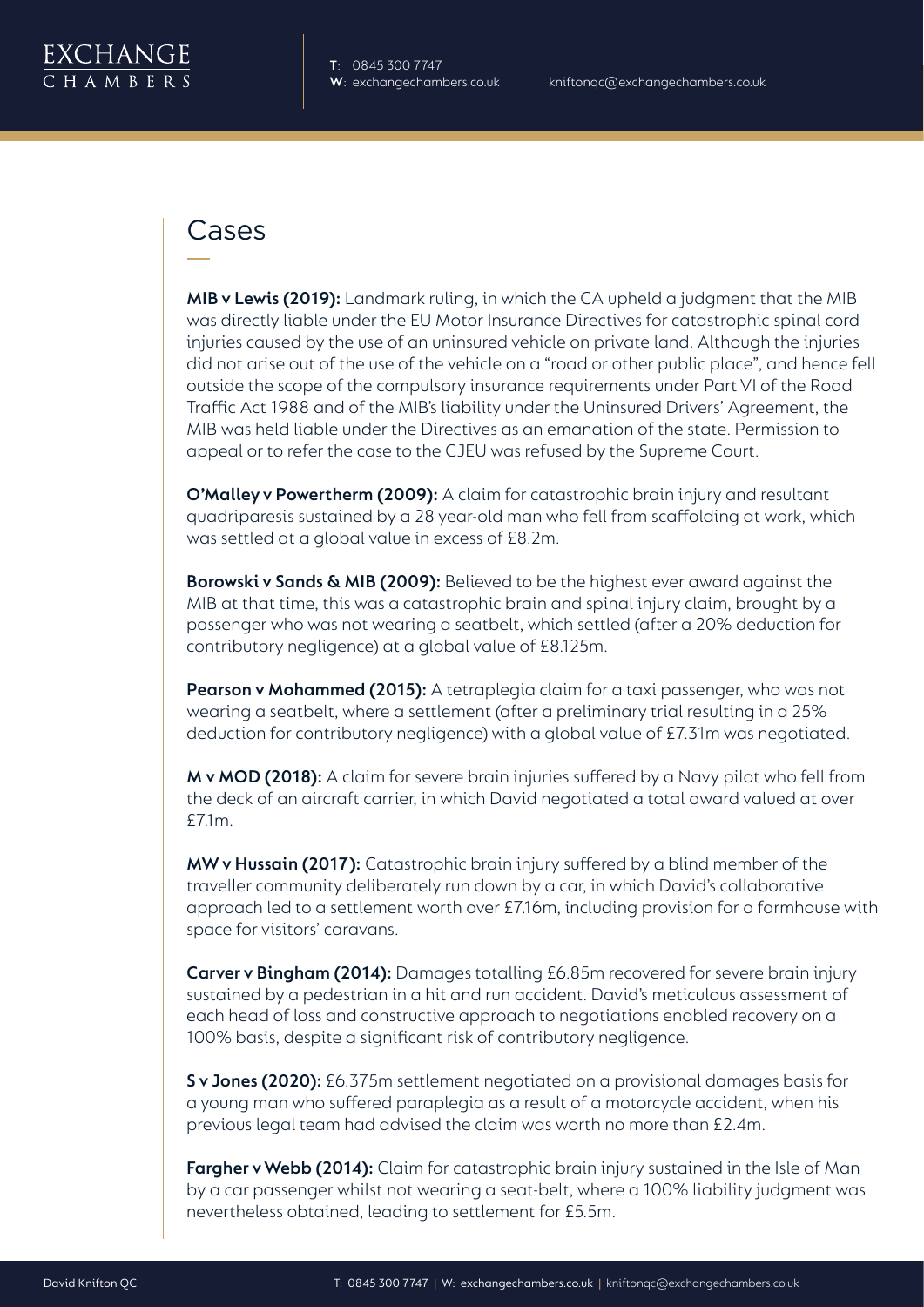

**Hazlewood v Control Risks (2013):** Damages of £5m recovered for incomplete tetraplegia suffered by a close protection officer working in Iraq.

**G v MOD (2019):** A total settlement worth almost £4.2m was secured in respect of an above-knee amputation to a soldier whose inadequately-armoured vehicle was struck by an IED in Afghanistan, after the MOD was persuaded to abandon its combat immunity defence.

**A v Wood (2018):** Settlement of £3.9m was negotiated on behalf of a motorcyclist who suffered severe brain and brachial plexus injuries in a collision with an oncoming car, despite evidence that he had failed correctly to fasten his helmet.

**R (a protected party) v Vieira (2016):** Damages of over £3.8m were recovered for a woman who sustained a brain injury and above-knee amputation in a devastating car accident.

**K v Tradex (2020):** Damages of £3.8m secured on behalf of a young man who suffered a severe brain injury in a car accident, in what is believed to be the first JSM conducted entirely remotely.

**TP v Watson (2016):** Catastrophic brain injury claim, where David's Schedule of Loss (described by the judge at approval as "fabulous") enabled rapid re-calculation of settlement parameters when the discount rate review was announced on the eve of the JSM, leading to negotiation of a £3.5m settlement.

**B v MOD (2015):** A claim for severe brain injury sustained by an Army recruit struck by a pace stick thrown by his drill sergeant, where a settlement worth over £3.28m was approved.

**Stagnell v Jenkinson (2013):** Damages of £3.25m were recovered in respect of a very severe brain injury suffered by a vehicle passenger who was not wearing a seatbelt.

**W v Freightliner (2020):** An award of nearly £3.2m was secured on behalf of a mechanical fitter who suffered a below-knee amputation after falling into an inspection pit.

**M v MOD (2020):** An award totalling over £3.1m was secured on behalf of a Territorial Reserve officer who suffered a major depressive disorder when his inadequatelyarmoured vehicle was struck by an IED in Afghanistan.

**Craddock v Hardman (2014):** Catastrophic spinal cord injury claim on behalf of 5 year old boy injured in a road traffic accident, where a settlement of £3m was achieved.

**S v E-On (2018):** David negotiated a settlement of £2.75m on behalf of a young woman who underwent a below-elbow amputation as a result of suffering an electrocution at work.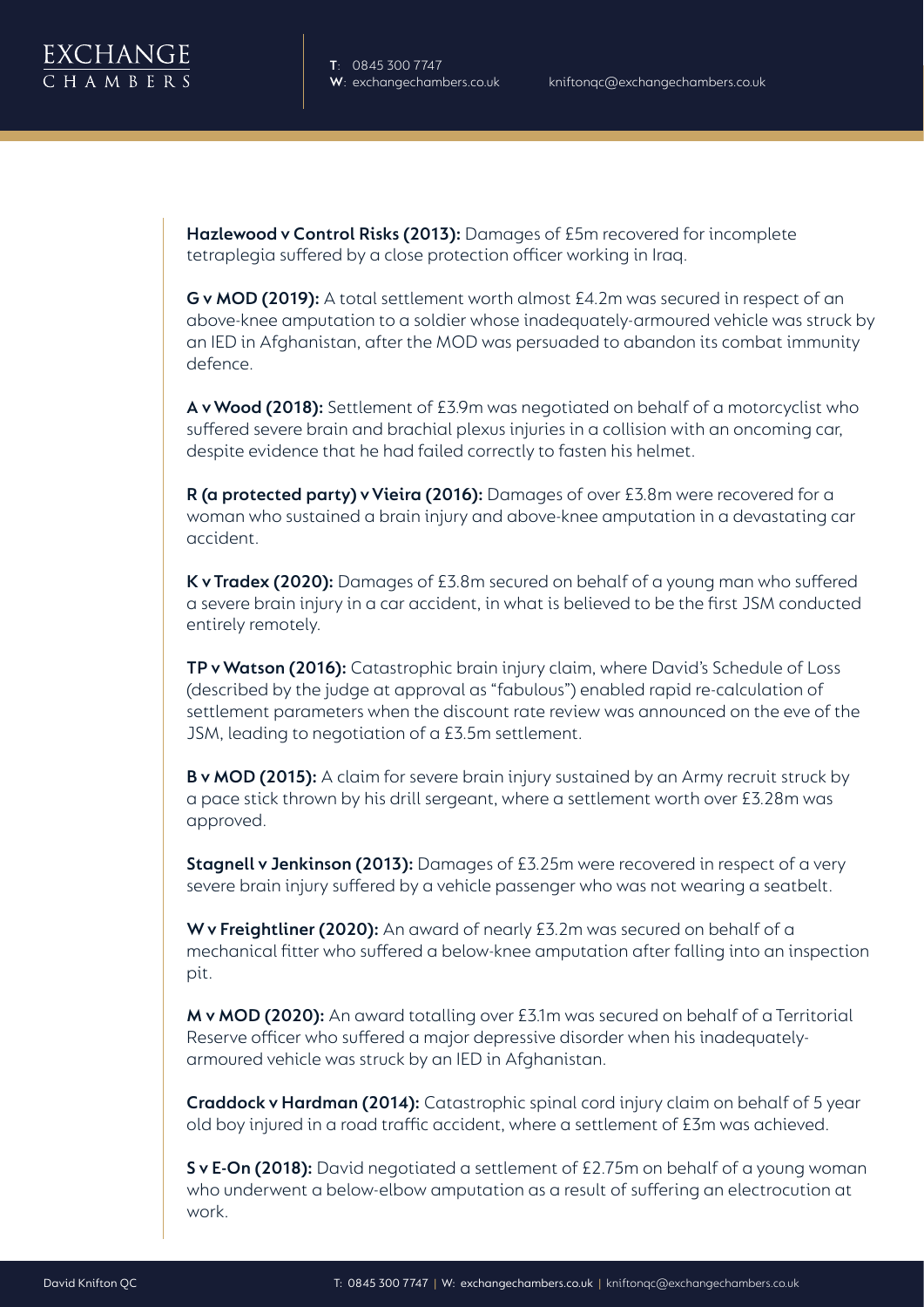

**Williams v Manor Bakeries (2014):** A claim for catastrophic brain injury suffered by a fitter whilst dismantling a steel column at work, where a settlement of over £2.5m was negotiated, ensuring that his future care needs would be met if his marriage failed.

**Speed v MOD (2016):** A settlement worth over £2.35m was negotiated for an Army captain who suffered severe brain and orthopaedic injuries in a mountaineering exercise.

**M v MOD (2020):** An overall settlement worth over £2.15m was negotiated on behalf of a Royal Marine who suffered multiple orthopaedic injuries when his inadequatelyarmoured vehicle was struck by an IED in Afghanistan.

**W v S Evans & Sons Ltd (2019):** Catastrophic injury claim, in which the Claimant suffered amputations of both hands in an industrial accident. A settlement of £2.1m was negotiated. Although the Claimant ultimately derived limited assistance from myoelectric prostheses, the settlement included the full purchase costs of a suitablyadapted bungalow, together with substantial carer support.

**M v Harper (2020):** Damages of £1.9m recovered for a brain injury sustained by a child pedestrian struck by a car, where there was a significant dispute between experts as to the nature and severity of his injury.

**Browne v Ward & Burke (2017):** Damages of £1.85m were recovered on behalf of a construction worker who suffered bilateral below-knee amputations when his legs were crushed by steel piles, despite a firm denial of liability.

**N v Walker & EUI Ltd (2019):** Severe brain and orthopaedic injuries to a young female passenger in an RTA. The Defendants sought a deduction for contributory negligence, arguing that she had encouraged the driver to drive dangerously. A settlement of £1.7m was negotiated, including a contingent claim for future care costs.

**C v British Steel (2021):** Damages of over £1.63m were secured for a 63 year-old man who suffered an above-knee amputation when his leg was crushed by the gearbox and axle of a slag cart on which he was undertaking maintenance.

**A v Patel (2018):** Damages of £1.5m on a provisional basis obtained on behalf of a young man who was struck by a car which mounted the pavement, resulting in severe orthopaedic injuries to both legs, requiring extensive surgical reconstruction.

**Haines v Stobart (2018):** Damages of £1.4m negotiated on behalf of an HGV driver who suffered a functional neurological symptom disorder, leading to significant disability, following a minor back injury when the step of his cab collapsed.

**Wickenden v Mehmood (2017):** A below-knee amputation to a motorcyclist, in which David negotiated a settlement of £1.4m.

**Moran v Buffaload (2017):** Damages of £1.4m negotiated on behalf of a coach driver who suffered incomplete tetraplegia in a road traffic accident.